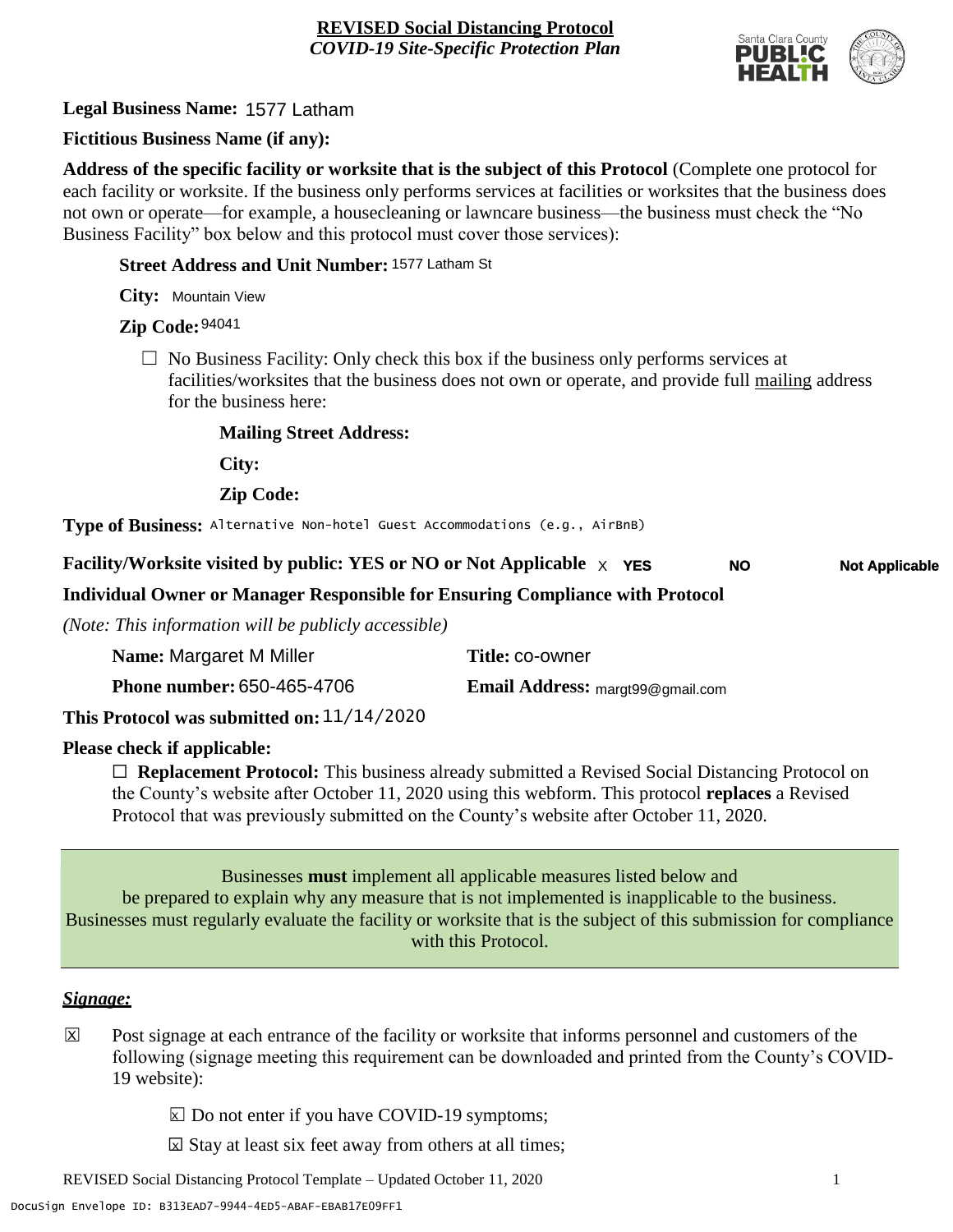

- ☐ Face coverings required to enter (except for very young children, if medically inadvisable, or X for communication by or with people who are hearing impaired);
- ⊠ Cover sneezes and coughs with cloth, tissue, or elbow;
- ⊠ Do not shake hands or engage in unnecessary physical contact.
- Post signage at appropriate locations throughout the facility/worksite reminding everyone to wear face coverings and stay at least six feet away from others. X
- Post a copy of your updated COVID-19 PREPARED Sign and Social Distancing Protocol Visitor Information Sheet at each entrance where they can easily be viewed. These documents will be provided to you electronically when you submit this Revised Social Distancing Protocol.  $\mathbb{Z}$

#### *Personnel Training:*

- After submission, distribute copies of the completed Protocol to all personnel, and train all personnel on this Protocol.  $\mathbf x$
- $\Box$  For businesses that perform services for facilities or worksites that the business does not own or operate, distribute a copy of the completed Protocol to the owner or operator of each facility or worksite where the business performs services.
- Train personnel on basic information regarding COVID-19 from the CDC available at [https://www.cdc.gov/coronavirus/2019-ncov/index.html,](https://www.cdc.gov/coronavirus/2019-ncov/index.html) including how to prevent COVID-19 from spreading, who is especially vulnerable to the disease, and when to seek medical attention.  $\mathsf{X}$
- Train personnel on screening themselves for COVID-19 symptoms, including temperature and/or symptom checks using CDC guidelines available at [https://www.cdc.gov/coronavirus/2019-](https://www.cdc.gov/coronavirus/2019-ncov/symptoms-testing/symptoms.html) [ncov/symptoms-testing/symptoms.html.](https://www.cdc.gov/coronavirus/2019-ncov/symptoms-testing/symptoms.html) https://www.cdc.gov/coronavirus/2019- ncov/symptoms-testing/symptoms.html  $|\mathsf{X}|$
- Train personnel on the need to stay home and get tested if they have a frequent cough, fever, difficulty breathing, chills, muscle or body aches, headache, sore throat, nausea, vomiting, diarrhea, tiredness, or recent loss of taste or smell. Ensure all personnel know they must also stay home if they or someone they live with has been diagnosed with COVID-19, or if they've had close contact with someone diagnosed with COVID-19.  $\overline{\mathsf{x}}$
- Train personnel on County guidance for when it is safe to return to work if they have COVID-19 symptoms, have tested positive for COVID-19, or have had close contact with someone who has tested positive for COVID-19. County guidelines are available at: [https://www.sccgov.org/sites/covid19/Pages/business-guidance.aspx#business\\_safety\\_guidance.](https://www.sccgov.org/sites/covid19/Pages/business-guidance.aspx#business_safety_guidance.) https://www.sccgov.org/sites/covid19/Pages/business-guidance.aspx#business\_safety\_guidance  $\overline{\mathbf{x}}$
- Train personnel on the need for frequent handwashing with soap and water, mandatory face coverings, the importance of social distancing, and other measures required in this Protocol.  $\overline{\mathsf{x}}$
- Train personnel on the importance of getting tested for COVID-19 in accordance with County guidance available at [https://www.sccgov.org/sites/covid19/Pages/covid19-testing.aspx,](https://www.sccgov.org/sites/covid19/Pages/covid19-testing.aspx) and explain that testing is available through their healthcare provider or at free community testing sites [\(www.sccfreetest.org](http://www.sccfreetest.org/) ).  $\vert X \vert$
- Inform personnel that they can report any deficiencies in compliance with Social Distancing Protocol requirements by this business or any other at which they may work at [www.sccCOVIDconcerns.org](http://www.scccovidconcerns.org/) or by calling the County Office of Labor Standards Enforcement Advice Line at 866-870-7725.  $\overline{\mathbf{x}}$
- Inform personnel about employer or government-sponsored leave benefits that personnel may be entitled  $\boxtimes$

REVISED Social Distancing Protocol Template – Updated October 11, 2020 2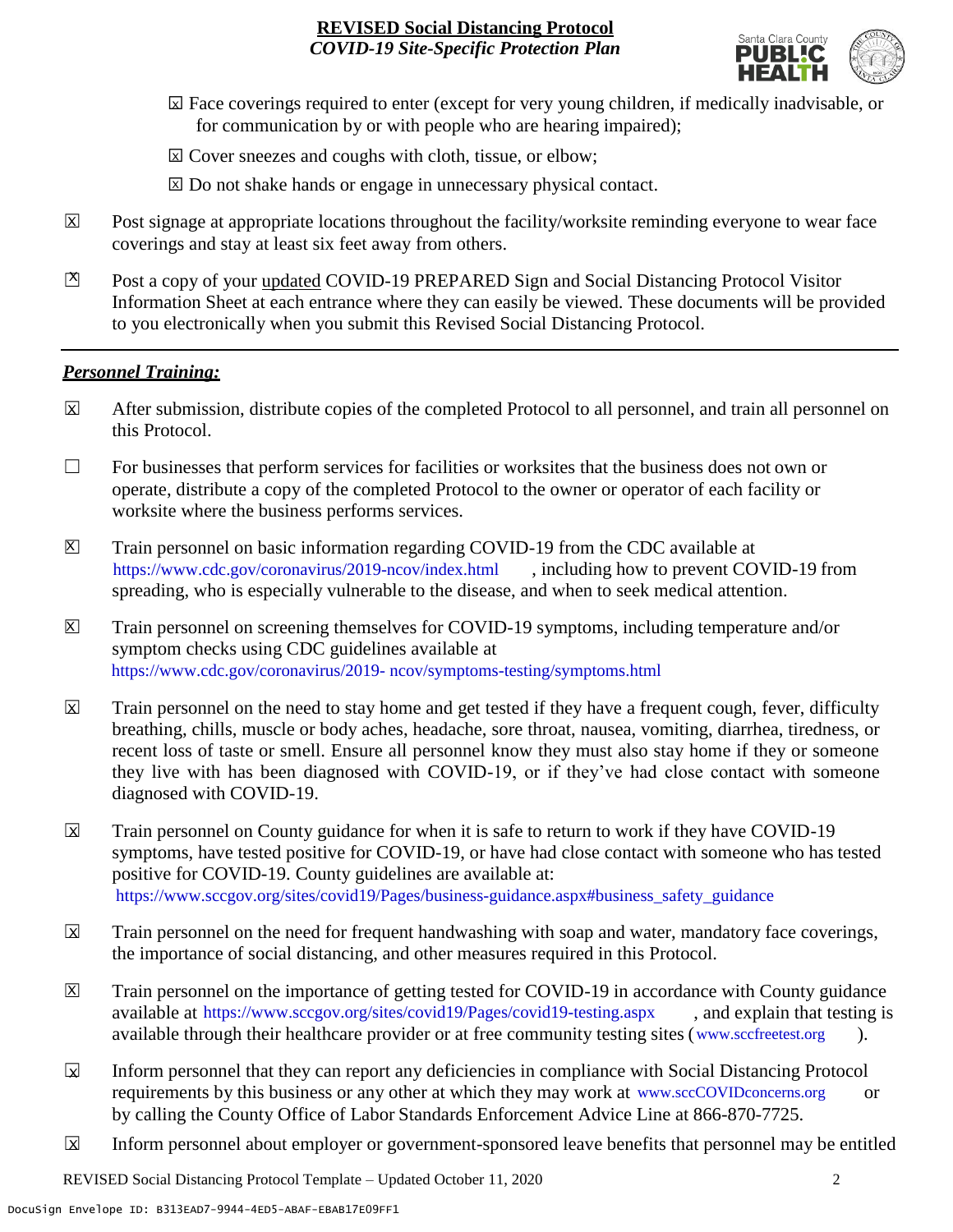

to receive, including those benefits identified at the following address: [https://www.labor.ca.gov/coronavirus2019/#chart.](https://www.labor.ca.gov/coronavirus2019/#chart) https://www.labor.ca.gov/coronavirus2019/#chart

- Train personnel on new or modified COVID-19 safety measures immediately upon updating this Protocol.  $\boxtimes$
- ☐ Optional—Describe other measures this business plans to take to train personnel on COVID-19 safety and related issues: We utilize the Covid-19 Cleaning Protocol supplied by AirBnB. A copy of this protocol is kept at the facility and that we comply with this certification is noted on our AirBnB listing. **X**

## *Individual Control Measures and Screenings:*

- Maximize the number of personnel who work from home. Businesses must direct all personnel who can perform their assigned work duties from home to do so, and they must prohibit those personnel from performing those work duties at the facility or worksite.  $|\overline{X}|$
- For personnel who are not working from home:  $\boxtimes$ 
	- Direct all workers not to come to work if sick or exhibiting symptoms of COVID-19.  $\overline{\mathbf{x}}$
	- Ask all personnel if they have COVID-19 symptoms at the beginning of each shift, and screen all other people before they enter the facility or worksite. Send personnel home if they report COVID-19 symptoms. (\*Note, temperature screenings with thermometer or thermal scanner are not required, and can increase COVID-19 risk if many employees convene in the same place for temperature screening.)  $\overline{\mathbf{x}}$
	- Require all persons, except those exempted from face covering requirements, to properly wear face coverings at all times in accordance with the California Department of Public Health's mandatory Guidance for the Use of Face Coverings and the Health Officer's Order. Exemptions to the face coverings requirement include very young children, people for whom face coverings are medically inadvisable, or for communication by or with people who are hearing impaired.  $\mathbf{X}$
- □ Optional—Describe other measures:

# *Handwashing and Hand-Sanitizing Protocols:*

- Encourage frequent handwashing or use of hand sanitizer and provide frequent breaks for handwashing.  $\mathbf{x}$
- Hand sanitizer and/or soap and water are available at or near the site entrance, at checkout counters, and at various locations throughout the site to enable the public and staff to frequently clean their hands.  $\overline{\mathbf{x}}$
- Handwashing and other sanitary facilities are operational and stocked at all times.  $\mathbf{x}$
- □ Optional—Describe other measures:

# *Cleaning and Disinfecting Protocols*

☐ Thoroughly and regularly clean any high traffic areas (including seating areas, break rooms, bathrooms, and other common areas) and frequently disinfect any high-contact surfaces (including doorknobs, handrails, counters, tables, checkout areas, cash registers, telephones, elevator controls, etc.).  $\overline{X}$ 

REVISED Social Distancing Protocol Template – Updated October 11, 2020 3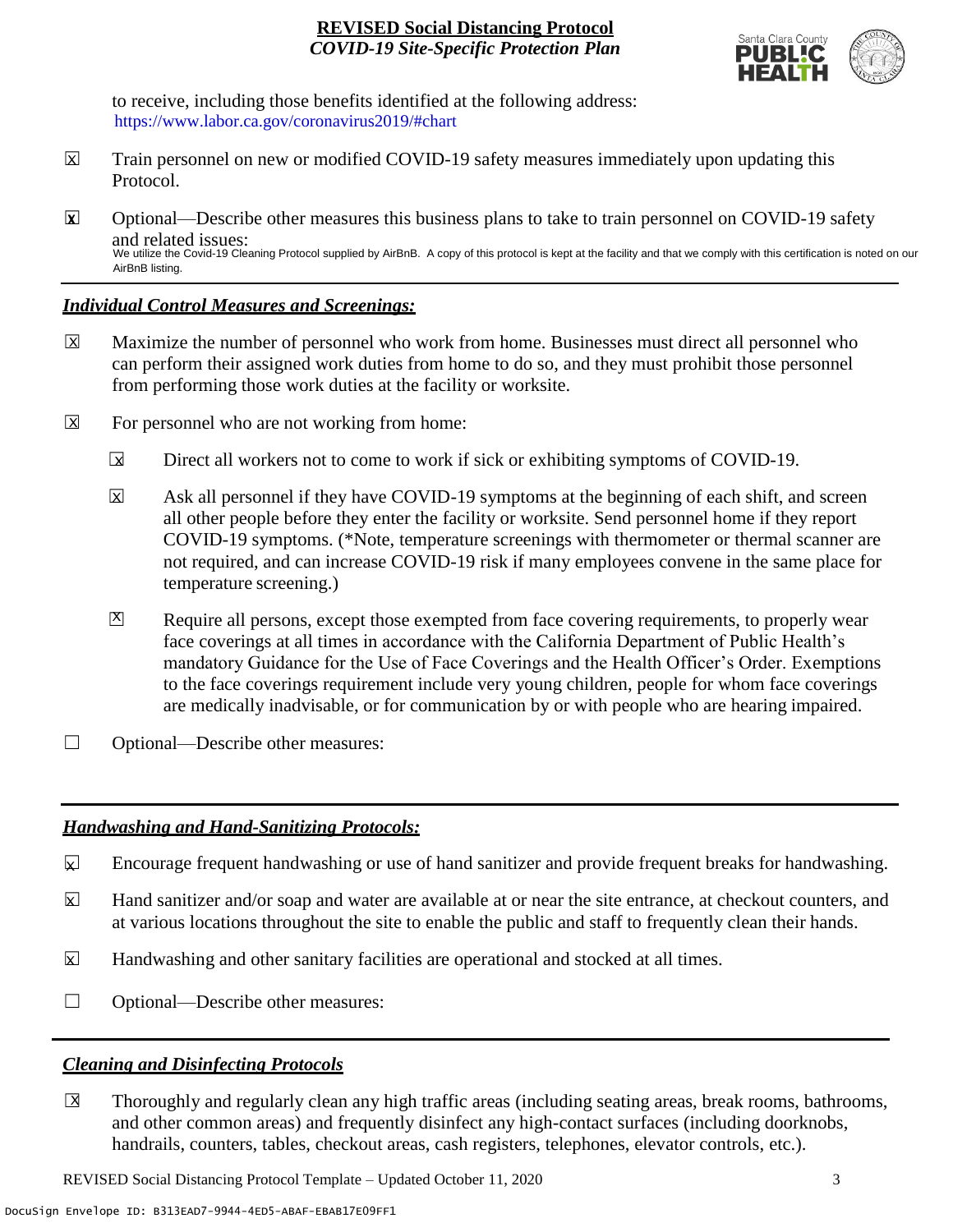

- Disinfecting wipes that are effective against COVID-19 are available for use by customers and personnel near shopping carts and baskets if shopping carts and baskets are used at the facility.  $\boxed{\mathsf{x}}$
- $\Box$  Assign staff to disinfect carts and baskets regularly that are used at the facility if shopping carts and baskets are used at the facility.
- ☐ Disinfect any shared equipment and touchable surfaces like payment portals and pens after each use.
- ☐ Install contactless devices (including contactless payment systems, motion sensor lights, automatic soap and towel dispensers, and contactless timecard systems) if possible.
- Adjust operational hours to provide adequate time for cleaning and stocking with social distancing, and provide time for any workers to clean between shifts.  $\sqrt{X}$
- To improve ventilation, filtration, and outdoor air exchange:  $\overline{\mathsf{x}}$ 
	- $\boxtimes$  Evaluate HVAC system (if applicable) to make sure it is properly functioning, and have it regularly serviced.
	- $\boxtimes$  Consider upgrades to HVAC and building air filtration systems and implement any feasible improvements to these systems (for example, to enhance air filtration efficiency and increase the percentage of outdoor air through the HVAC system).
	- $\boxtimes$  Open windows and doors throughout the facility when environmental, building, and safety conditions allow.
- ☐ Optional—Describe other measures: Cleaning staff have been following Covid-19 cleaning protocols including no more than 2 personnel at a time, masks, and vacuum policies. Only personnel trained on these procedures are used to clean this space. As much as possible, days are left open between reservations to permit the space to be aired. X

# *Measures to Maintain Social Distancing:*

- Limit the number of people in the facility/worksite to allow adequate social distancing (six feet minimum) at all times and to comply with any applicable capacity restrictions in the Health Officer Order.  $\mathbf{r}$ 
	- $\boxtimes$  Review, comply with, and enforce any applicable capacity limitations for the facility, following all instructions listed at www.sccgov.org/covidcapacity
- Designate a staff person to ensure that the maximum number of occupants is not exceeded, that all persons are wearing face coverings if required by the Health Officer Order, and that people entering comply with other provisions of this Protocol. Ensure that this person is more than six feet away from others to maintain adequate social distance.  $\overline{\mathsf{x}}$
- Require that all persons at the facility/worksite stay at least six feet away from all other persons, except as strictly necessary to perform job functions. X
- $\Box$  Place tape or other markings at least six feet apart in customer line areas inside the store and on sidewalks at public entrances with signs directing customers to use the markings to maintain social distance.
- $\Box$  If feasible, increase remote (online and telephone) purchasing, delivery, and curbside pickup service options.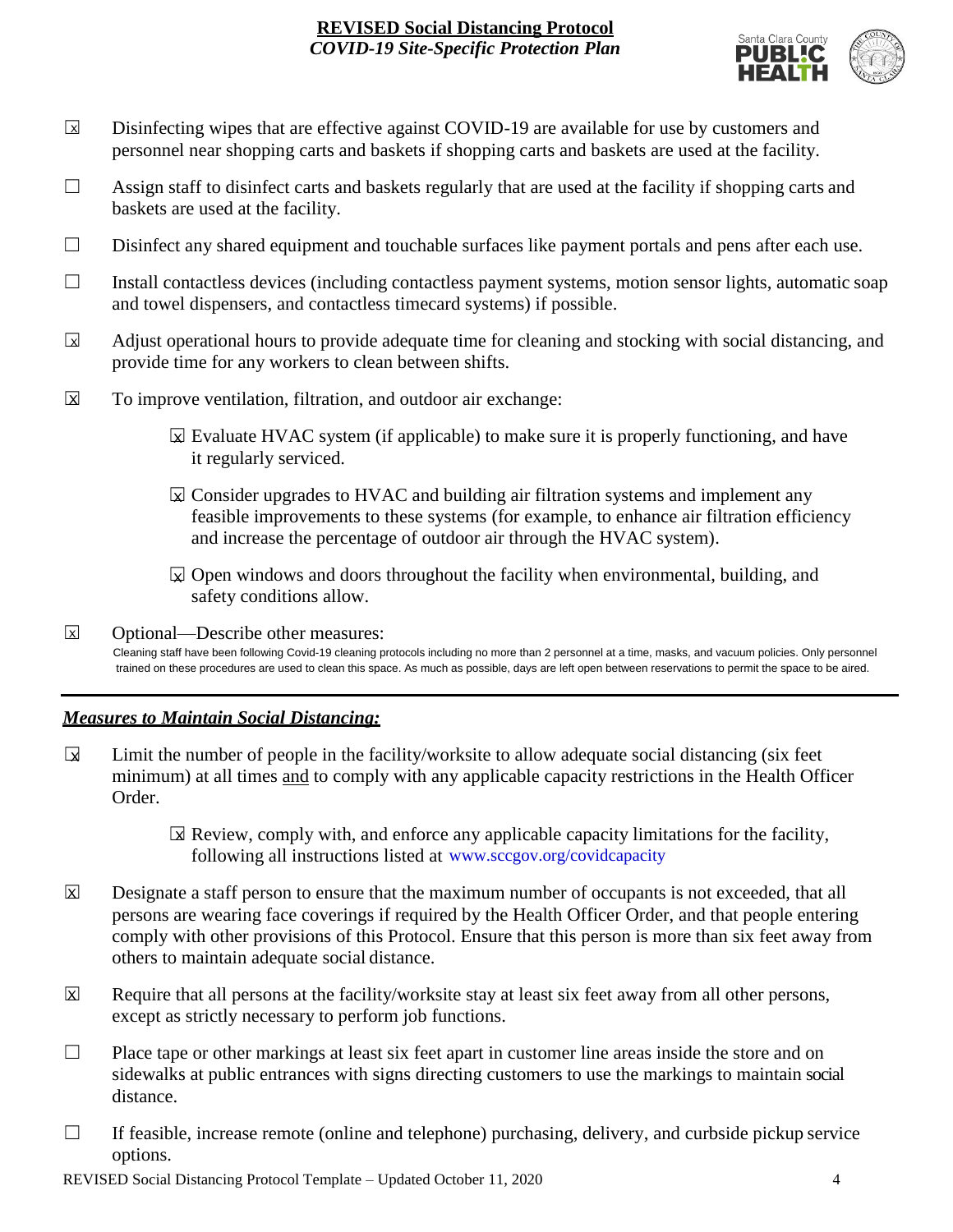

- $\Box$  Separate order areas from delivery areas to prevent customers from gathering.
- $\Box$  Minimize any in-person meetings and adjust those that are necessary to ensure adequate social distancing.
- $\Box$  Stagger personnel breaks, in compliance with wage and hour regulations, to reduce the number of workers taking breaks together.
- $\Box$  Where possible, create outdoor break areas with shade covers as a substitute for indoor break areas. Encourage staff to eat their meals and take their breaks socially distanced outdoors when conditions allow.
- ☐ Limit access to or close indoor break rooms to encourage use of outdoor break areas and prevent crowding. Discourage or prohibit eating or drinking in small, enclosed break rooms if less risky alternative areas exist for staff to take their meals (such as outdoors or socially distanced at individual workstations).
- $\Box$  Require workers to maintain 6-foot social distance at all times while on breaks, and preferably more distance if eating or drinking. Reconfigure break areas to facilitate social distancing.
- $\Box$  Maximize the use of outdoor space for interactions or transactions with customers to minimize the time that customers and personnel are indoors, particularly when in close proximity to one another.
- ☐ Optional—Describe other measures: The nature of ABnB whole house listings is that only one group (<=6 people; typically 1-4) uses the facility at a time.  $\overline{x}$

#### *Procedure if a Person at the Facility/Worksite Tests Positive for COVID-19*

- $\boxtimes$  Review and comply with all measures listed at [www.sccsafeworkplace.org](http://www.sccsafeworkplace.org/) in the event of a confirmed case of COVID-19 amongst personnel.
- ☐ Create, and post in an area easily viewable by personnel, a plan to comply with all applicable in the event of a confirmed case of COVID-19 amongst personnel. Depending on the type of facility, these measures will likely include, among others: measures listed at www.sccsafeworkplace.org  $\overline{X}$ 
	- $\Box$  Immediately removing the infected person from the facility/worksite and ensuring they are no longer occupying the same space as any other personnel.
	- Instructing the infected person to stay home and isolate in accordance with the instructions listed at [www.sccsafeworkplace.org.](file:///C:/Users/raphael.rajendra/AppData/Local/Microsoft/Windows/INetCache/Content.Outlook/PTLHNOTE/www.sccsafeworkplace.org) www.sccsafeworkplace.org X
	- Notifying the County Public Health Department within four hours of learning of the positive case by following the instructions at www.sccsafeworkplace.org  $\overline{X}$
	- $\Box$  Identifying any workers (and customers, if known) who had close contact with the infected person.
	- $\Box$  Complying immediately with any case investigation, contact tracing, and worksite investigation measures by the County Public Health Department. This will include providing the names, addresses, phone numbers, and work dates and times for close contacts of the infected person, which employers are required by law to provide to the County Public Health Department upon request.
- REVISED Social Distancing Protocol Template Updated October 11, 2020 5  $\Box$  Excluding all close contacts from the facility/worksite or any other jobsite in accordance with